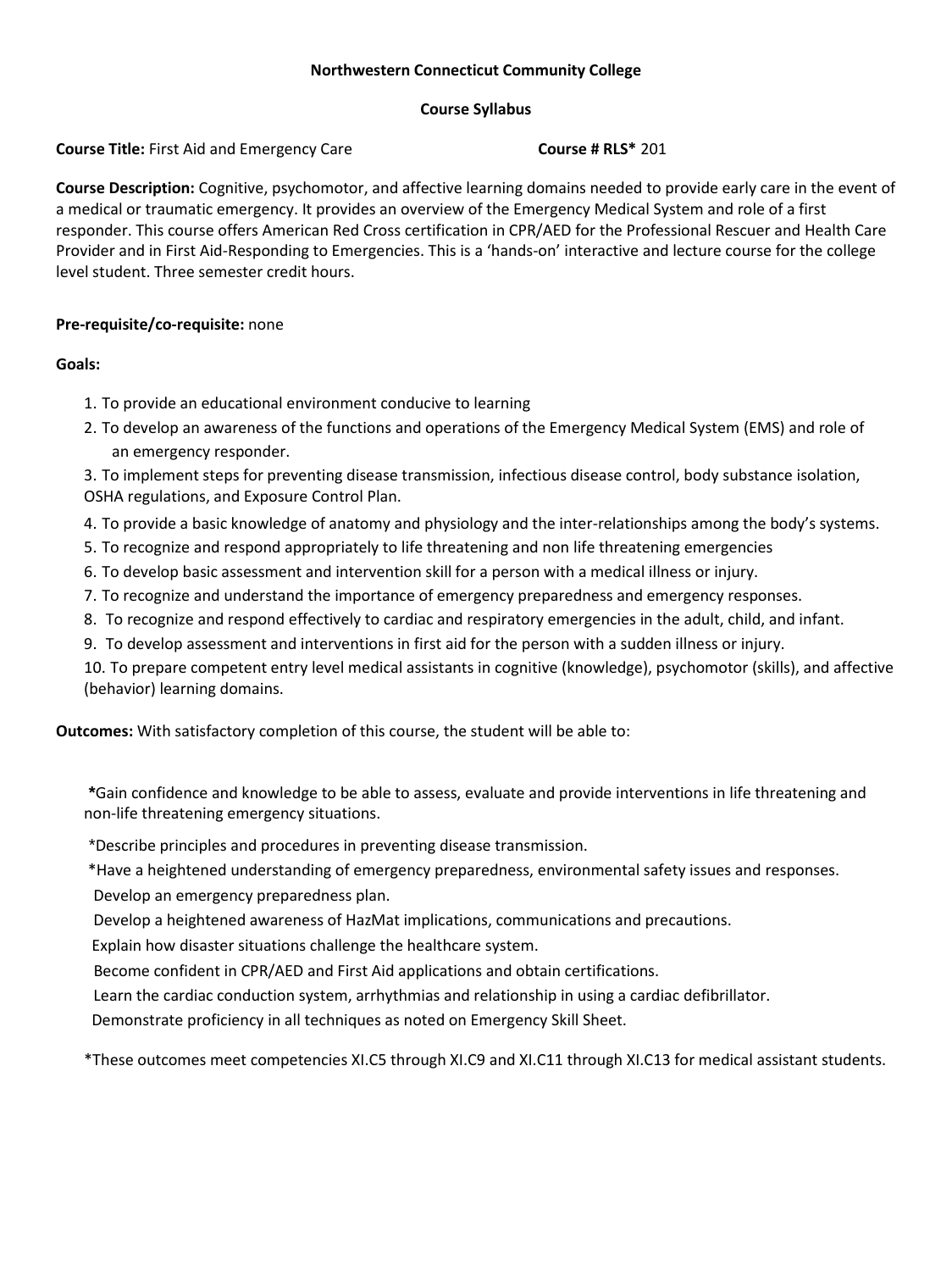# **College Policies**

**Plagiarism:** Plagiarism and Academic Dishonesty are not tolerated at Northwestern Connecticut Community College. Violators of this policy will be subject to sanctions ranging from failure of the assignment (receiving a zero), failing the course, being removed/expelled from the program and/or the College. Please refer to your "Student Handbook" under "Policy on Student Rights," the Section entitled "Student Discipline," or the College catalog for additional information.

**Americans with Disabilities Act (ADA):** The College will make reasonable accommodations for persons with documented learning, physical, or psychiatric disabilities. Students should notify Dr. Christine Woodcock, the Counselor for Students with Disabilities. She is located at Green Woods Hall, in the Center for Student Development. Her phone number is 860-738-6318 and her email is [cwoodcock@nwcc.edu.](mailto:cwoodcock@nwcc.edu)

**School Cancellations:** If snowy or icy driving conditions cause the postponement or cancellation of classes, announcements will be made on local radio and television stations and posted on the College's website at [www.nwcc.edu.](http://www.nwcc.edu/) Students may also call the College directly at **(860) 738-6464** to hear a recorded message concerning any inclement weather closings. Students are urged to exercise their own judgment if road conditions in their localities are hazardous.

**Use of Electronic Devices:** Some course content as presented in Blackboard Learn is not fully supported on mobile devices at this time. While mobile devices provide convenient access to check in and read information about your courses, they should not be used to perform work such as taking tests, quizzes, completing assignments, or submitting substantive discussion posts.

**Sexual Assault and Intimate Partner Violence Resource Team:** NCCC is committed to creating a community that is safe and supportive of people of all gender and sexual identities. This pertains to the entire campus community, whether on ground or virtual, students, faculty, or staff.

Sexual assault and intimate partner violence is an affront to our national conscience, and one we cannot ignore. It is our hope that no one within our campus community will become a victim of these crimes. However, if it occurs, NCCC has created the SART Team - Sexual Assault and Intimate Partner Violence Resource Team - to meet the victim's needs.

SART is a campus and community based team that is fully trained to provide traumainformed compassionate service and referrals for comprehensive care. The team works in partnership with The Susan B. Anthony Project to extend services 24 hours a day, 7 days a week throughout the year.

The NCCC team members are:

| Ruth Gonzalez, Ph.D.   | 860-738-6315 |
|------------------------|--------------|
| Susan Berg             | 860-738-6342 |
| Kathleen Chapman       | 860-738-6344 |
| <b>Michael Emanuel</b> | 860-738-6389 |
| Seth Kershner          | 860-738-6481 |

Green Woods Hall Room 207 Green Woods Hall Room 223 Green Woods Hall Room 110 Founders Hall Annex Room 308 Library